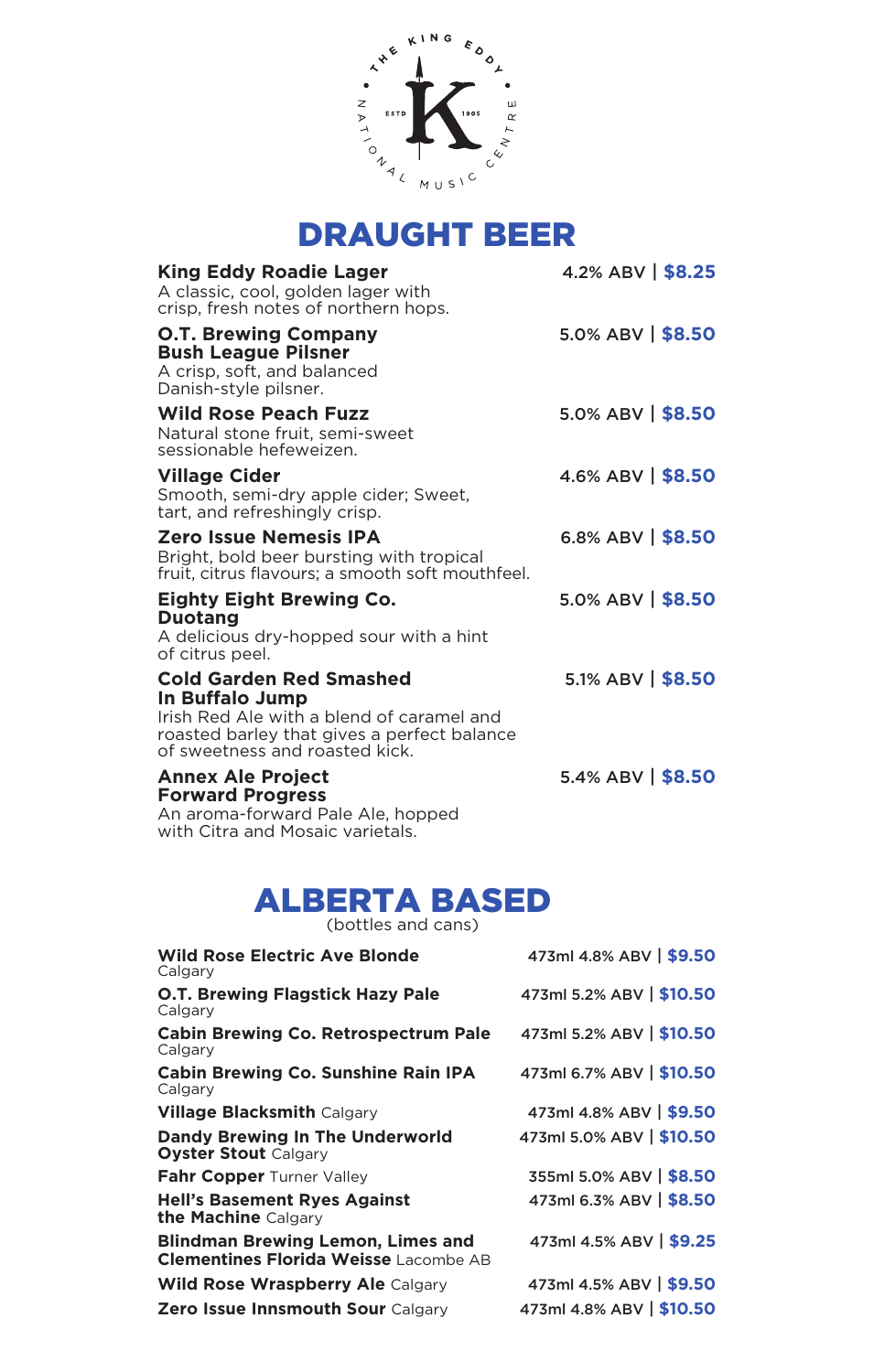

IMPORTS (bottles and cans)

| <b>Pabst Blue Ribbon</b><br>USA.       | 475ml 4.8% ABV   \$7.50 |
|----------------------------------------|-------------------------|
| Michelob Ultra<br>USA.                 | 330ml 4.0% ABV   \$8.50 |
| Corona<br>Mexico                       | 330ml 4.6% ABV   \$8.50 |
| <b>Stella Artois</b><br><b>Belgium</b> | 330ml 5.0% ABV   \$8.50 |

# "ALCOHOL FREE" BEER

Calgary, AB Calgary, AB

**Village CRFT Blonde** 473ml 0.4% ABV | **\$9.00 Village CRFT Pale Ale** 473ml 0.3% ABV | **\$9.00**

# NON-ALCOHOLIC

| <b>Canned Pop</b>                                    | \$3.00 |
|------------------------------------------------------|--------|
| Coke, Sprite, Gingerale, Diet Coke, Club Soda, Tonic |        |
| <b>Annex Craft Soda</b><br>Ginger Beer, Root Beer    | \$6.00 |
| Juice<br>Orange, Pineapple, Cranberry, Grapefruit    | \$3,50 |
| <b>Red Bull</b>                                      | \$7.00 |

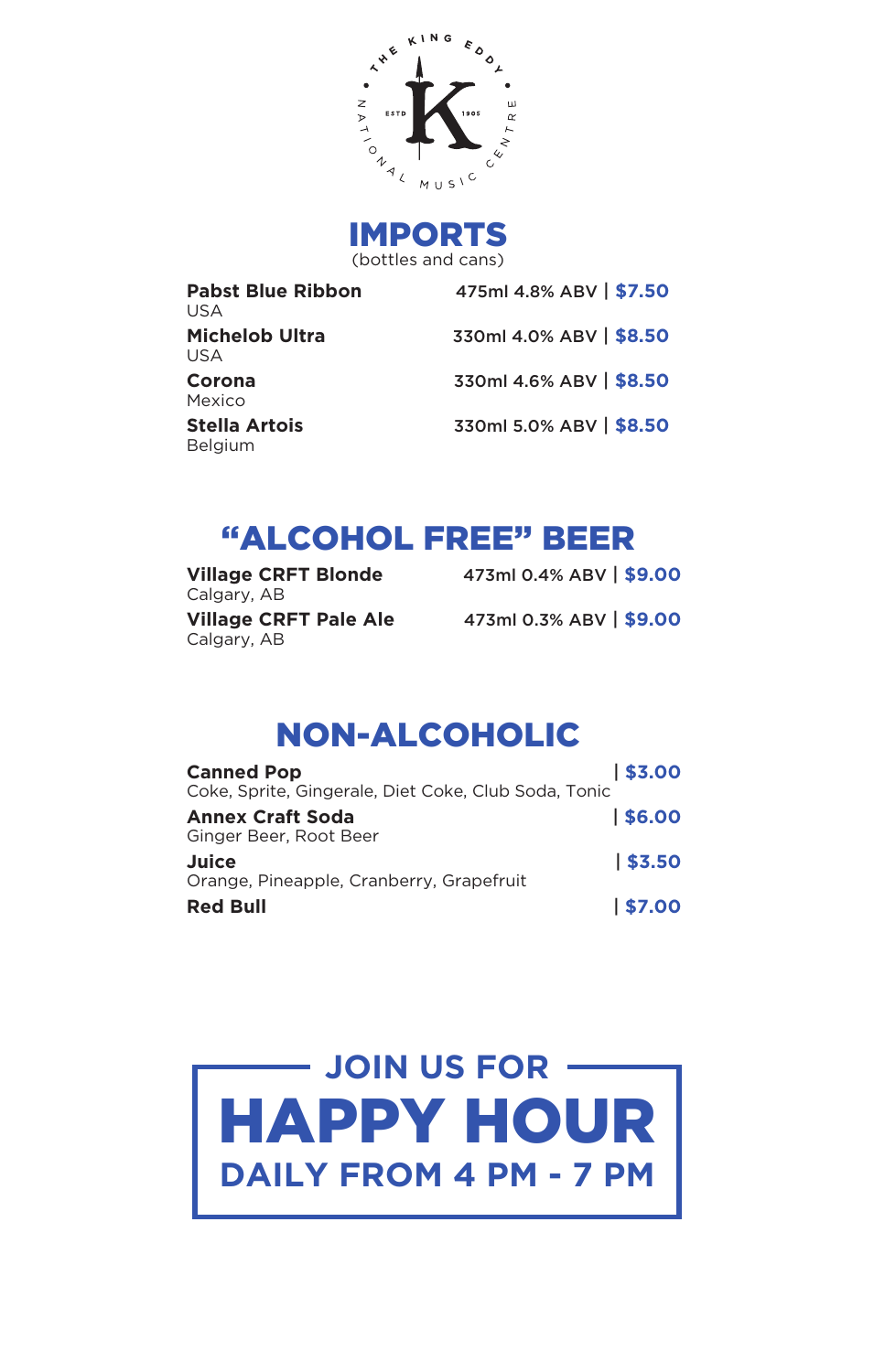



**House Red** | **\$9.00 / \$40.00**

### **Bread and Butter, Pinot Noir** | **\$14.00 / \$65.00** 2019, California

A juicy pinot noir that bursts with cherries, raspberries, and a touch of cassis. Rich flavours of fruit join with soft oak to create a beautifully long, smooth finish filled with sweet vanilla.

### **La Posta Malbec** | **\$12.00 / \$55.00** 2019, Argentina

A medium bodied wine with notes of plump red cherries, blackberries, raspberries and a hint of vanilla.

#### **Lapis Luna Cabernet Sauvignon** | **\$13.00 / \$60.00** 2019, California

Full bodied with firm tannins and dark fruits. Light touches of spice, blueberry, ripe cherries and a mouthfeel that's velvety and satisfyingly smooth.

## WHITE WINE

(5oz glass/750ml bottle)

**House White** | **\$9.00 / \$40.00**

#### **Sattlerhof Sauvignon Blanc** | **\$14.00 / \$65.00** 2020, Austria

A fresh, aromatic style of sauvignon blanc that is dry, medium-bodied, with lively acidity. A mouthful of ripe white stone fruit and juicy sliced pear with zesty, herbal aromas.

### **Blasted Church Pinot Gris** | **\$15.00 / \$70.00** 2019, BC

A dry, medium-bodied, well balanced white wine with vibrant flavours of stone fruit, citrus, pineapple and pear.

### **Z Alexander Brown Uncaged** | **\$14.00 / \$65.00** 2017, California

Juicy stone fruit flavours, balanced by a nice acidity for exceptional balance and mouthfeel and gentle spice character, rounded out with hints of vanilla.

# BUBBLES & ROSE

(5oz glass/750ml bottle)

| <b>Jean-Louis Sparkling Rose</b> |  |
|----------------------------------|--|
| France                           |  |

**Casaretti Chiaretto Rose** | **\$13.00 / \$60.00** Italy

**Jean-Louis Sparkling Rose** | **\$11.00 / \$50.00**

Italy

**Guisti Prosecco** | **\$13.00 / \$60.00**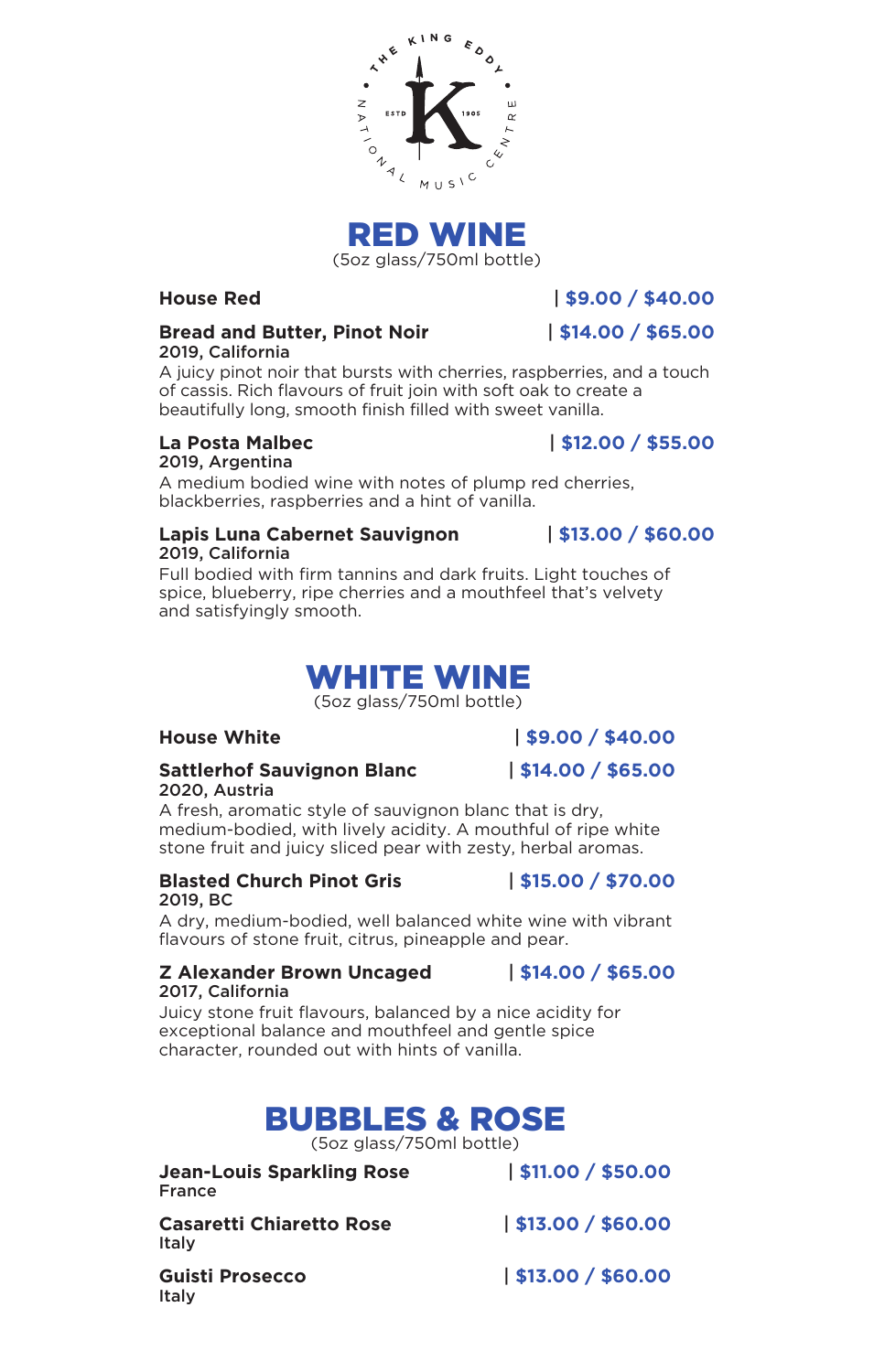



| <b>Manhattan</b> (20z)<br><b>Bulleit Rye, Sweet Vermouth, Bitters</b>                                                     | 513.00  |
|---------------------------------------------------------------------------------------------------------------------------|---------|
| <b>Old Fashioned (20z)</b><br>Buffalo Trace Bourbon, Sugar Cube, Bitters,<br>Burnt Orange Peel                            | \$14.00 |
| <b>Moscow Mule (1.5oz)</b><br>Skyy Vodka, Lime Juice, Annex Ginger Beer                                                   | \$11.00 |
| <b>Classic Caesar (10Z)</b><br>Skyy Vodka, Clamato, Worcestershire Sauce,<br>Tobasco, Extreme Bean                        | \$10.00 |
| <b>Negroni</b> $(2oz)$<br>Beefeater Gin, Campari, Sweet Vermouth                                                          | \$13.00 |
| <b>Tom Collins</b> $(20z)$<br>Beefeater Gin, Soda, Lemon Juice, Simple Syrup                                              | \$12.00 |
| <b>Bourbon Mint Lemonade</b><br>Knob Creek Bourbon, Cointreau, Lemon Juice,<br>Simple Syrup, Fresh Mint, topped with soda | \$15.00 |
| <b>Classic Margarita</b> (20z)<br>Sauza Tequila, Cointreau, Lime Juice                                                    | \$12.00 |
| <b>Feature Margarita</b><br>(ask your server for details)                                                                 |         |

**Feature Cocktail** (ask your server for details)